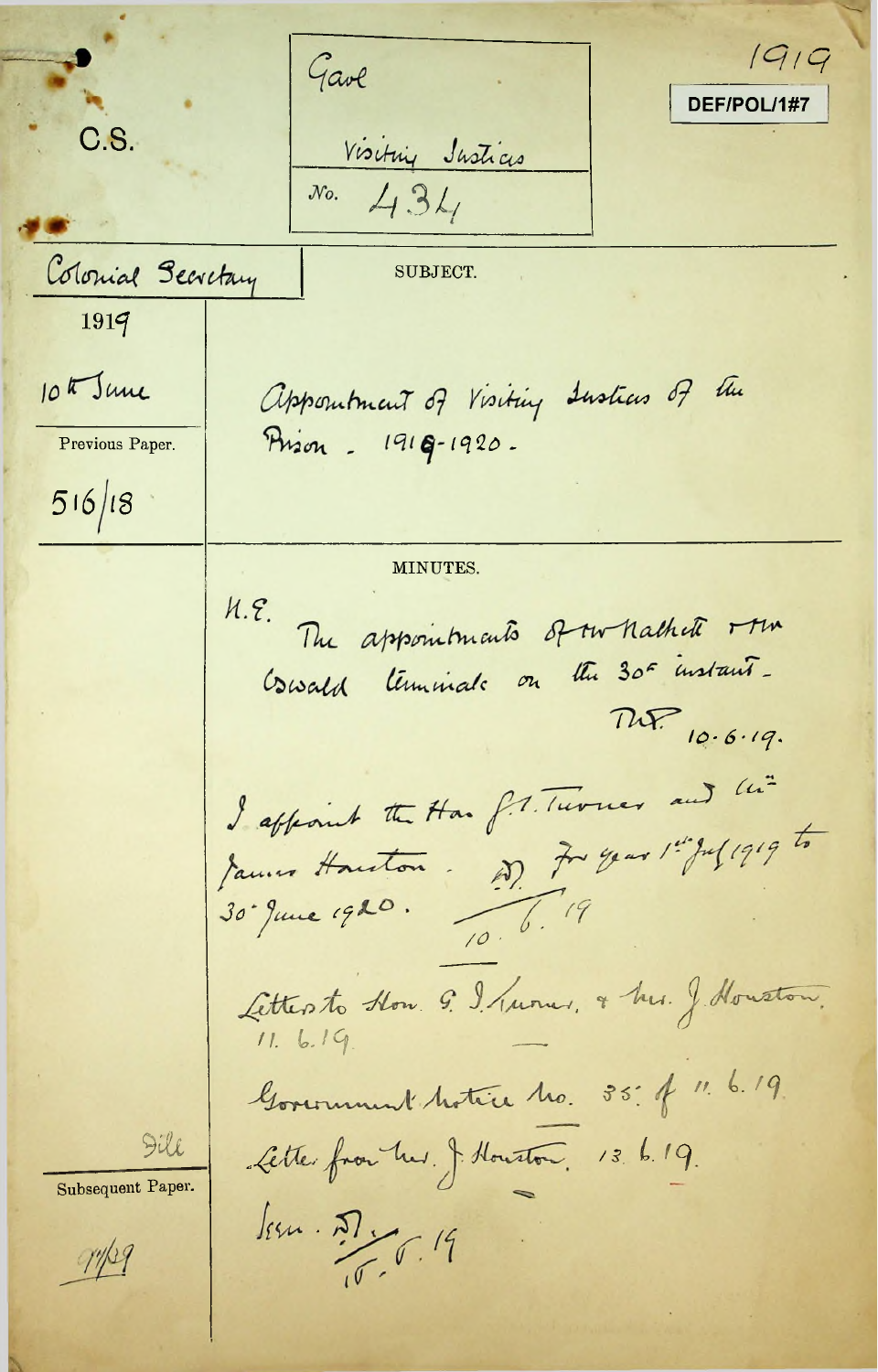$434/19$ 

 $4.4/19.$ 

llth June, 1818.

 $S1r$ ,

I am airected by the Governor to inform you that under the provisions of the Caol Ordinance 1858, His Excellency has been pleased to appoint you to be a Visiting Justice of the Caol, Stanley, for the period ist July, 1919, to 30th June, 1520.

I tall,

Sir, Your obuilent servant,

TWP

for Colonial Secretary.

The Honold., G. I. Turner,

Stanley.

James Houston, Esq., J.P.,

Stanley.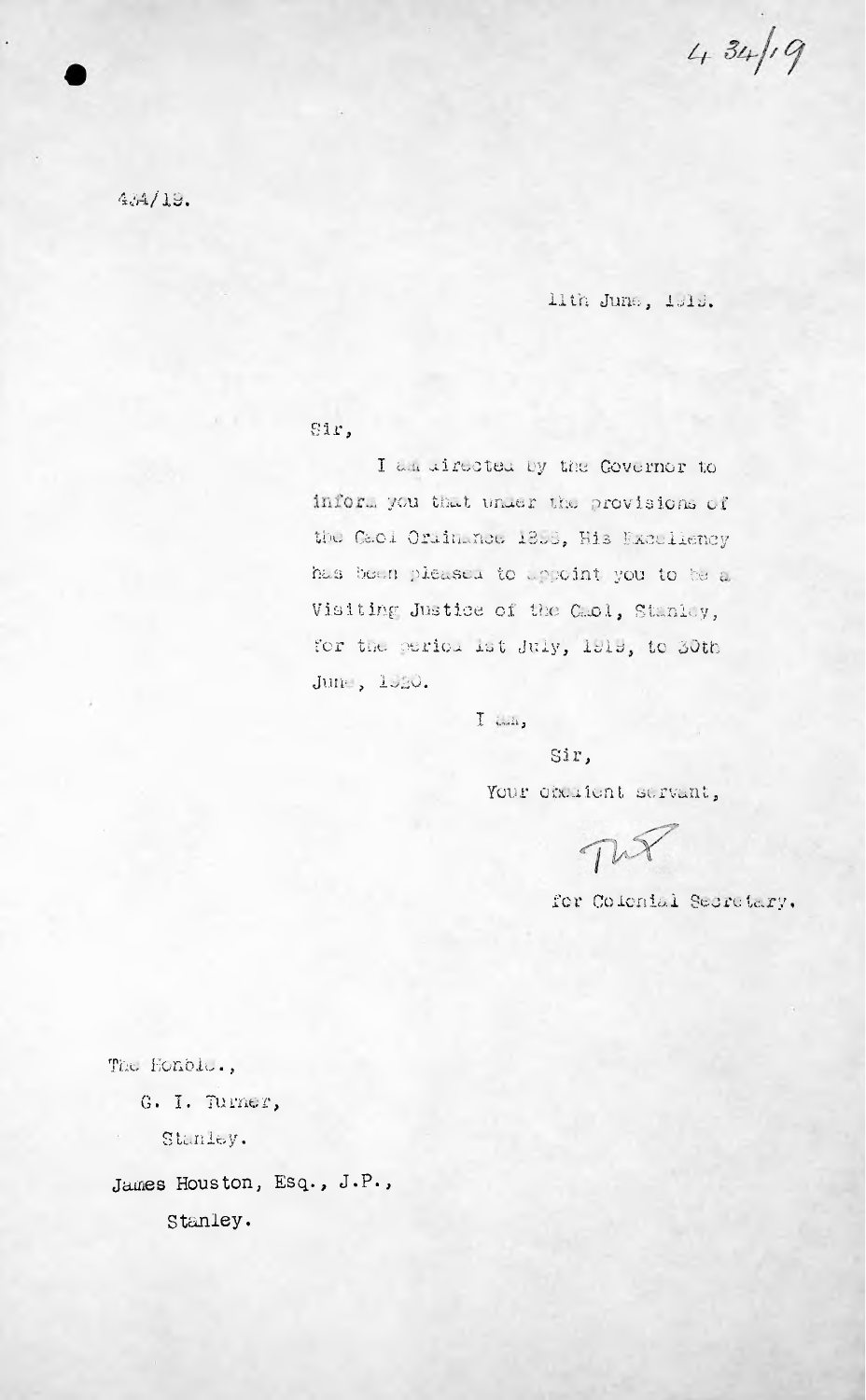$434/19$ 

 $\boldsymbol{\gamma}$ 

COVERNMENT NOTICE.

 $55.$ NC. 34.

Colonial Sucretary's Office, Stanley, F. lalani Islanis. lith June, 1915.

The Covernor has been please; unaer the provisions of the Guel Oralmance, 1338, to appoint :-

The Honourable G. I. Turner, J.P., James Houston Esquire, J.P.,

to be the Visiting Justices of the Gaol, Stanley, for the period lat July, 1919, to 30th June, 1920.

By Comedia,

 $\pi$ 

for Colonial Secretary.

M.P. 431/13.